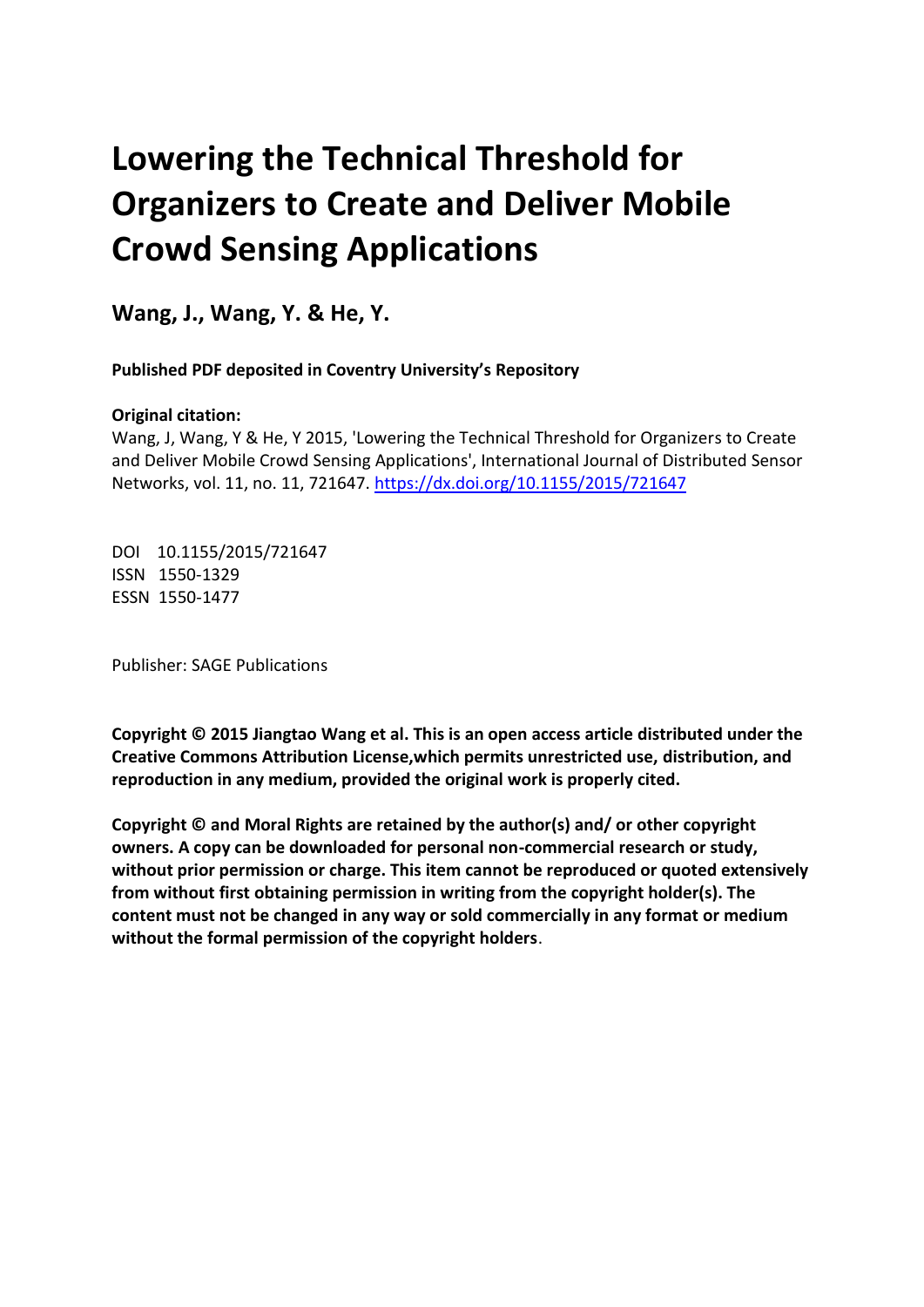Hindawi Publishing Corporation International Journal of Distributed Sensor Networks Volume 2015,Article ID 721647, 15 pages <http://dx.doi.org/10.1155/2015/721647>

### *Research Article*

## **Lowering the Technical Threshold for Organizers to Create and Deliver Mobile Crowd Sensing Applications**

### **Jiangtao Wang,1,2 Yasha Wang,1,3 and Yuanduo He1,2**

*1 Key Laboratory of High Confdence Sofware Technologies, Ministry of Education, Beijing 1008 1, China 2 School of Electronics Engineering and Computer Science, Peking University, Beijing 1008 1, China 3 National Engineering Research Center of Sofware Engineering, Peking University, Beijing 1008 1, China*

Correspondence should be addressed to Yasha Wang; wangys@sei.pku.edu.cn

Received 6 February 2015; Accepted 28 April 2015

Academic Editor: Dakshnamoorthy Manivannan

Copyright © 2015 Jiangtao Wang et al. Tis is an open access article distributed under the Creative Commons Attribution License, which permits unrestricted use, distribution, and reproduction in any medium, provided the original work is properly cited.

In order to lower the technical threshold for creating and delivering Mobile Crowd Sensing Applications (MCSAs), several frameworks or toolkits have been developed, but they either fail to provide general support or still require relatively professional sofware development skills. Besides, the application delivery to the participants is not precise enough, because they only consider the constraints predefned by the organizers without taking the participant-side factors into account. In this paper, we propose a prototype toolkit for the organizers without sofware development skills to build MCSA in a rather quick and simple way. First, in terms of the application creation, it enables organizers to build MCSA by just doing some simple settings, which totally eliminates the requirement of programming skills. Second, in terms of the application delivery, it selects participants who are more likely to accept the created applications by mining their participation history. Finally, we demonstrate the expressiveness and usability for the application creation and evaluate the efectiveness of the willingness-based participant selection algorithm for the application delivery.

#### **1. Introduction**

Nowadays, mobile phones have evolved from merely being phones into full-fedged computing, sensing, and communication devices. These technology advances coupled with the sheer number of user-companioned mobile phones and their inherent mobility enables a new and fast-growing sensing paradigm, which is referred to as the *Mobile Crowd Sensing (MCS)* [1]. MCS encourage citizens to participate in certain campaigns to collect and share sensing data from surroundings by their mobile phones.

There are some examples of MCS in the following, which are used in the paper to better elaborate the research issues and corresponding solutions.

*Urban Infrastructure Monitoring. It is very difficult for city* administrators to monitor the masses of widely distributed urban infrastructures in the city, such as the manhole covers and street lights. Therefore, city administrators can launch a MCS campaign to recruit citizens for taking and uploading geo-tagged photos of the missing or broken infrastructures.

*Spot Reporter.* A journalist is under deadline pressure to write an article about a polluted river and its impact on nearby communities. He recruits volunteers with smartphones to send pictures of the river, video interviews with the local residents, and reports on the impact of the polluted water on their daily life.

*Crime Investigation.* Security officials are investigating a bomb attack in a building MCSRried out by terrorists and would like to fnd out people who were at the scene of the outbreak when the attack occurred. They request volunteers, who may have taken pictures during the event, to send snapshots of faces in the building.

*Restaurant Recommendation*. A tourist would like to fnd a nearby restaurant that meets certain requirements, so that he/she asks people who are familiar with this area to give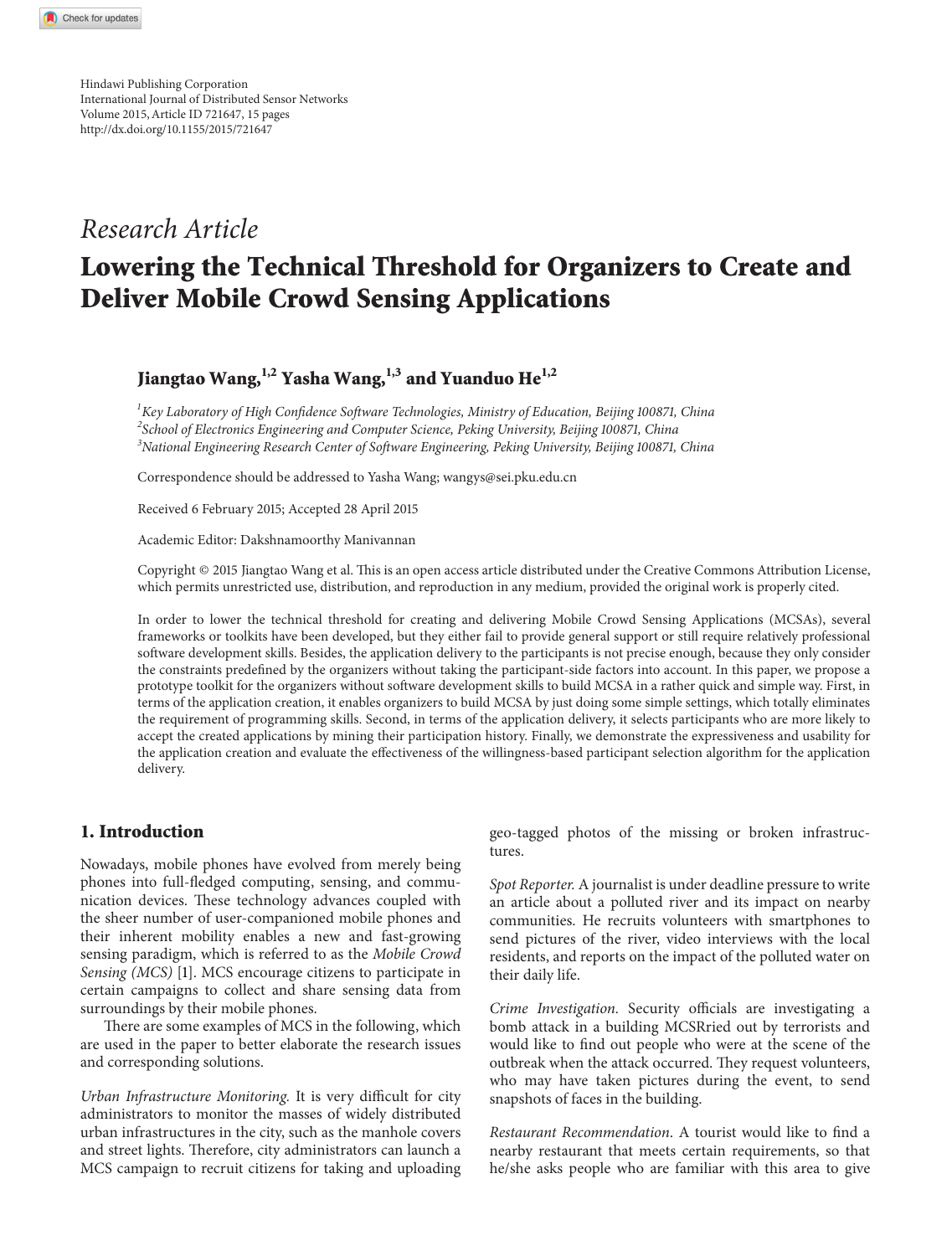some advice. Hence he/she initiates a task by expressing his requirements for the restaurant, and people who are familiar with this area give suggestions.

MCS mainly has two stakeholders: *the organizers and the participants*. The organizers are those who would like to initiate and manage the MCS campaign,while the participants are those taking part in MCS campaigns to contribute the sensing data. In the urban infrastructure monitoring scenario, the city administrators launching the photo-taking campaign are organizers, while citizens taking and uploading relevant photos about missing or broken urban infrastructures are the participants.

The accomplishment of MCS campaigns needs the support of MCS applications (MCSAs) [2]. Since MCSAs have strong demand in personalization and short development cycle, they are more suitable to be developed by organizers rather than professional sofware developers. However, the development of MCSA requires complex programming skill, such as sensor access and sensing data process. Therefore, it is difficult for the organizers to develop MCSA due to their lack of programming skill.

In order to lower the technical threshold for creating MCSA, many frameworks and toolkits have been developed. Although reducing the requirements in software development skill to some degree, existing frameworks or toolkits still have some drawbacks. *In terms of application creation*, some are specifc to their respective domains and fail to provide general support for MCS, while some others still have relatively high requirements for the sofware development skills.*In terms of application delivery*, they do not fully address how to deliver the created applications to the appropriate participants.

Therefore, to overcome above problems of existing works, the objective of this paper is to propose a prototype toolkit for helping organizers to do the following.

- (i) Create MCSAs in a quick and simple way.
- (ii) Deliver the created applications to the appropriate participants by taking participant-side factors into account.

However, fulflling this objective is not straightforward, which entails following challenges.

First, the tradeoff between the expressiveness and the ease of use must be carefully considered. On the one hand, it should be able to support developing rich kinds of MCSA. Thus lots of functionalities must be integrated into the tool, which might make its usage more complex. On the other hand, since it is designed for the organizers, high complexity will pose high burden on them in terms of learning and using.

Second, with the increasing popularity of MCS, the participants may become overwhelmedwhen they receive a large number of recommended MCSA. Existing toolkits enable the organizers to defne constraints for the participant selection (e.g., participant's location and device's sensing capabilities). However, these constraints are all from the perspective of organizes, and none of them consider the participant-side factors. In fact, the participants decide whether to accept and actually undertake a recommended application based

on many participant-side factors. For example, whether the reward is attractive enough, whether the participant is interested for the application, and if accomplishing the MCS campaign may not cause too much privacy violation, and so forth. However, selecting participants who are willing to undertake a task is not easy. On the one hand, diferent factors could have different influence in deciding whether the participant is willing to undertake a task. It is very difficult for organizers to predict or learn these diferences. On the other hand, even the same factor may have diferent impact on diferent participants, which is subjective and varies from one participant to another. For example, privacy preserving is more important than earning money for some participants, but it may be the opposite case for others.

With abovementioned objectives and challenges, this paper proposes a toolkit to reduce the technical threshold for organizers in the creation and delivery of MCSAs, and the main contributions of this paper can be summarized as follows.

- (1) First, by compromising the expressiveness and the ease of use, we design and implement a prototype phone-side tool for the organizers to defne their MCSAs in a quick and simple way.
- (2) Second, we propose a willingness-based participant selection algorithm to deliver MCSAs more precisely by mining the participants' historical behaviors.
- (3) Third, we demonstrate the expressiveness and usability for the application creation and evaluate the efectiveness of the willingness-based participant selection algorithm for the application delivery.

The rest of this paper is divided into 5 sections. Section 2 reviews related works. In Section 3, we will introduce the design and implementation of the toolkit; Section 4 describes the willingness-based participant selection algorithm. Section 5 is the evaluation and the demonstration of the toolkit. Finally, we conclude with directions for future work in Section 6.

#### **2. Related Work**

In this section, we review the related literature from two topics: tools support for organizers and the participation selection algorithm.

2.1. Supporting Tools for Organizers. There are several tools for the organizer to create MCS campaigns in specifc domains. Epicollect [3] allows the creation of campaigns specifc to epidemiology and ecology. Similarly, Project Noah [4] is a website for creating "missions" in which users can contribute images of wildlife. While both Project Noah and Epicollect eliminate the need for software developer skill, they are limited to specifc domains and cannot provide general support for MCSA. Sensr [5] provides more generalized support by providing campaign organizers with a web interface for creating a campaign, which users then access via the mobile application. However, it is limited to camera data and text-entry input. All three of these tools fail to provide access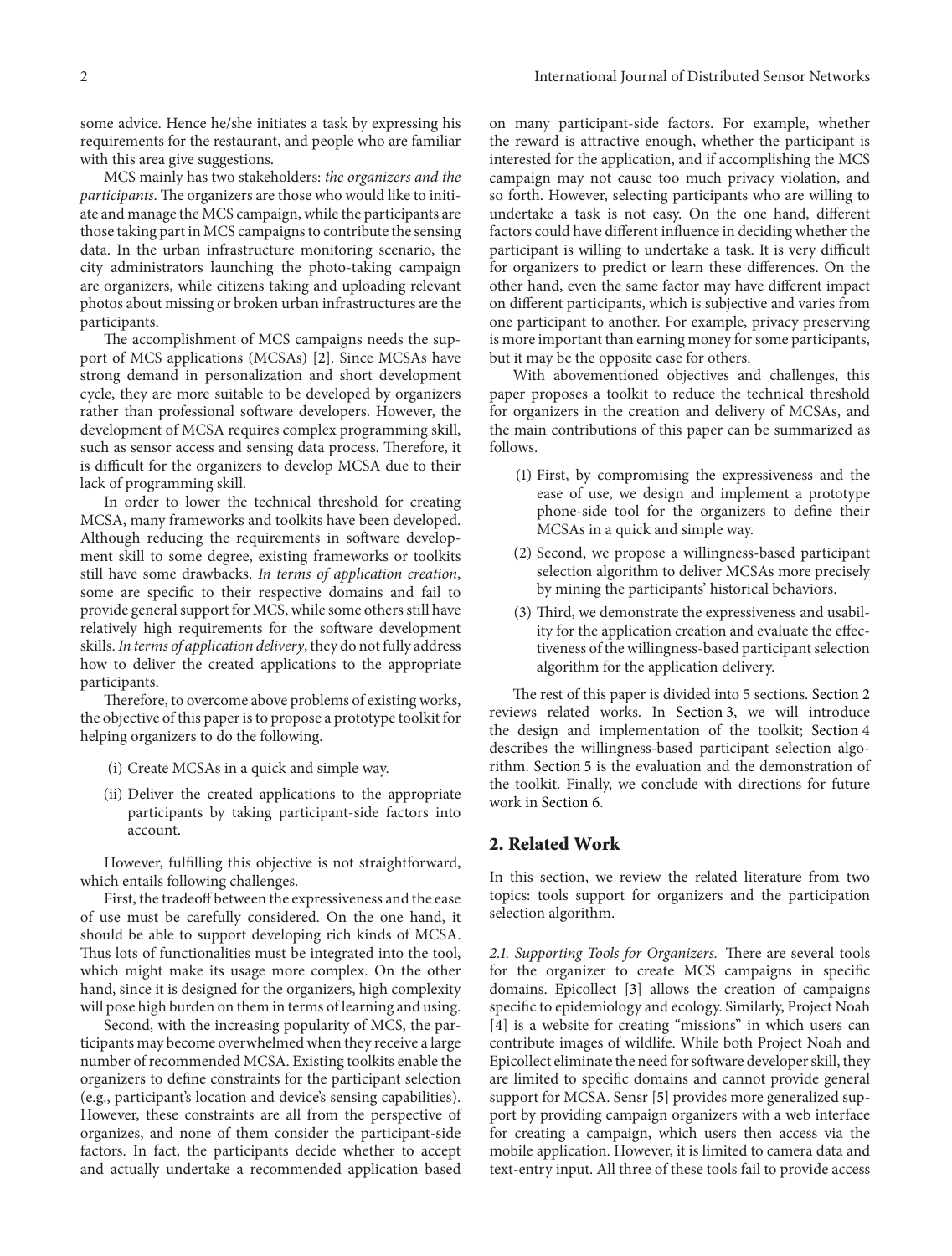to many desirable sensors, including the accelerometer, and microphone.

There are some other MCS campaign creation tools which have been designed for general campaign creation, such as PRISM [15], Medusa [11], ohmage [16], Code in the Air (CITA) [17], Campaignr [18], and Open Data Kit [19]. Each of these provides high confgurability of campaigns for the organizers, removes the user from the technical challenges of accessing phone sensors, and is robust to changes in the campaign. Though these tools reduce the software development technical threshold for organizers to some extent, they still require some programming capabilities, including knowledge about the format and ordering of a document, correct use of the programming language's syntax, or infrastructure knowledge.

MCSA creation tool that is the most similar to our toolkit is [20, 21]. In [20], MC Designer is specifcally designed to lower the barrier for the organizer by providing an easy-to-use graphical user interface, which allows users to create a mobile application simply by supplying relevant MCS campaign parameters. However, MC Designer selects participants merely based on four optional constraints set by the organizer, including the gender, age range, ethnicity, and geographical region. In contrast, our toolkit further takes the participant-side factors into consideration to achieve a more precise delivery, thus reducing the overload for the participants to find their desired MCSA. The framework proposed in [21] also aims to help initiators of Mobile Crowd Sensing campaign defne task. However, diferent from this paper [21], only targets at the application creation support without considering the participants selection based on their participation history.

2.2. Participant Selection Mechanisms. Though designed for professional developers rather than organizers without programming skills, some MCS mediation platforms also address the participant selection problem. Thus we still include them as related work as follows.

Anonysense [22] takes time, participant's location, and privacy setup into account when identifying participants. The work in [23] proposes an assignment policy to identify suitable participants based on their device's location, battery level, and the overall spatial coverage. CrowdRecruiter [24] and CrowdTasker[25] aim at minimizing incentive payments by selecting a small number of participants while still satisfying probabilistic coverage constraint. The work in [26, 27] develops a selection framework to enable organizers to identify well-suited participants for data collections based on geographic and temporal availability, transportation mode, and the coverage. Crowdlab [28] schedules the task based on location and battery resource budget. The work in [29] takes location as the only factor for the participant selection. Participant selection mechanism in above works is merely based on the constraints defned by the application developer, while this paper takes the participant-side factors into account. A QoI-aware energy-efficient participant selection framework has recently been proposed [30], which considers the QoI requirements, the energy consumption index, and the estimation of the collected amount of data. Literature [31]

selects participants based on the data quality requirements, location, and budget constraints.

#### **3. System Design**

*3.1. Requirements and Considerations.* In order to reach the objective mentioned above, this prototype toolkit must provide assistance with specifc considerations in following two aspects.

*(1) MCS Task Creation Support.* In the phone-side of organizers, there must be an easy-to-use application for them to create their MCS tasks. Once the organizer runs the application and clicks the button "create an application," an interface will appear to allow the organizer to defne the MCS task by doing some simple settings. In this paper, we view a MCS task as a MCS application. Afer the task has been created, a virtual MCSA is considered to be generated. We call it "virtual" because at this time the task is defned and well-understood by our toolkit, but not in a running status.

*(2) MCS Task Runtime Support.* Once the organizer clicks the button "activate the application" in the phone-side app, the toolkit will start to provide runtime support for a MCS task, which mainly consists of following three aspects.

Frist, it must be able to select participants based on the settings defned by organizers in the task creation phase and push task to them*.* Hence, there must be an application in the participant's phone side, and it serves as an application store of MCSA. Once a task is pushed to a certain participant, his application will alter him that a new application is recommended. The participants can choose whether to accept it or not.

Second, if a participant accepts a task, the toolkit must provide assistant for him to collect sensing data and upload to the cloud. Energy consumption and the cost are important considerations. If the MCSAs are too energy-consuming or cost-consuming, their enthusiasm for collecting and sharing data will be reduced.

Therefore, the toolkit must provide mechanisms to make the data collection and sharing in a more energy and costefficient way.

Third, the management of MCS process is also very crucial*.* In fact, there are many factors to be considered to better manage the MCS. In this paper, we aim to handle following signifcant issues.

*Intrusiveness.* Participants do not want to be disturbed under certain circumstances. Therefore, if the potential participants are forwarded with too many MCSAs, the frequently bothering might reduce their interest for participation. Therefore, the tool must integrate certain mechanisms to reduce the intrusiveness on participants.

*Trustworthiness*. The toolkit must be able to identify malicious participants. For example, Tom developed his MCS application whose sensing task is to ask for recommendation of restaurants nearby with quiet environment and healthy food. In order to attract customers, some shopkeepers may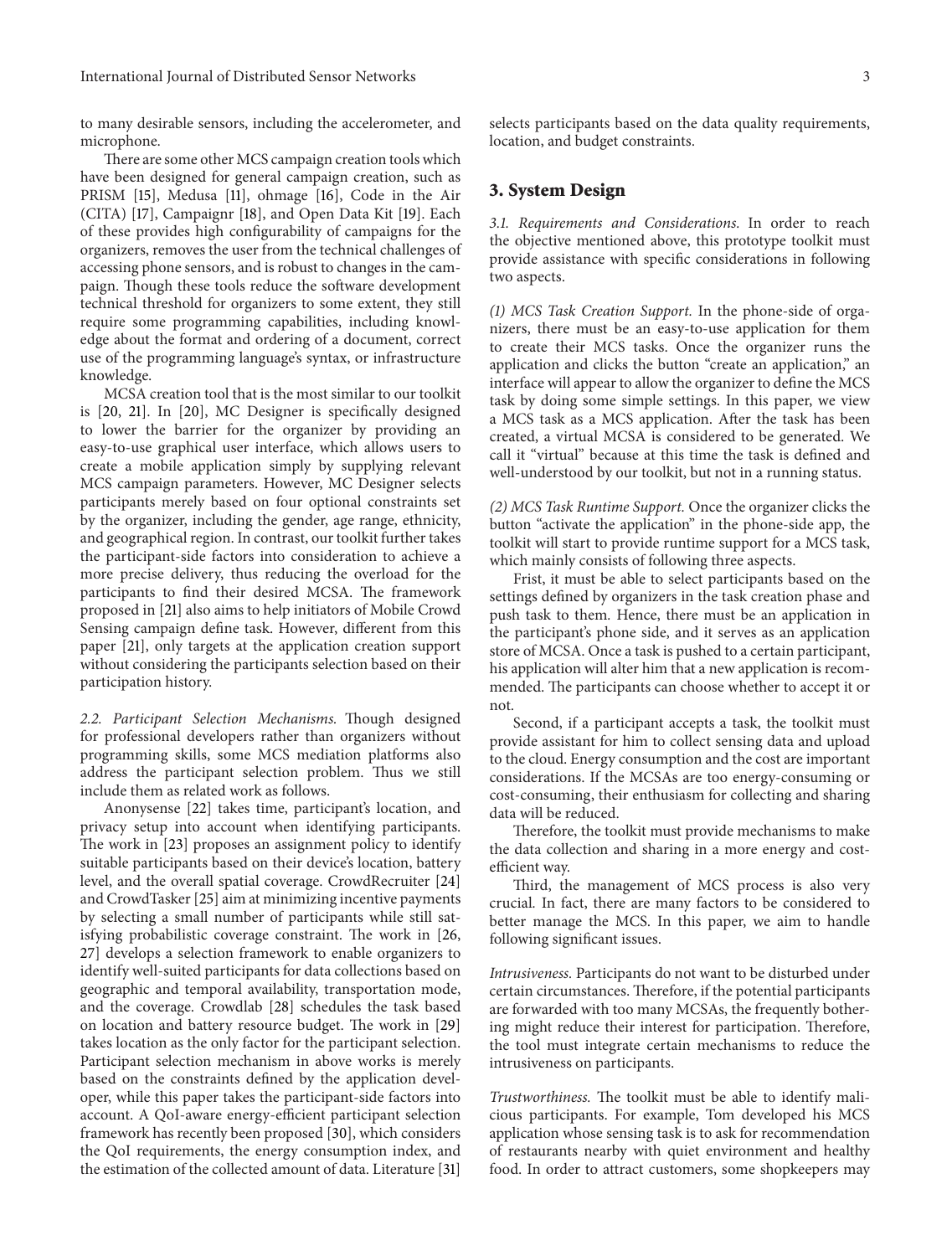

Figure 1: System design: an overview.

participate in the task to recommend their restaurants even if they are very noisy.

*Privacy.* Participants are also concerned about their privacy leak while collecting and sharing their sensing data. For example, people sometimes do not want to upload their location information. Therefore, when recommending the task, the toolkit must clearly tell the participants what information will be collected through the mobile phone and let them to decide whether accept it or not.

*3.2. Toolkit Architecture: An Overview.* In order to meet the abovementioned requirements, we design a prototype system (i.e., the toolkit), and Figure 1 provides the overview of its architecture.

The system primarily consists of two parts. One is the *confguring and assembling* for the MCSA and the other is a *runtime environment* (named *MCSR*) for the MCSA.

The configuring and assembling is for the organizers to defne their expectations and constraints for the MCSA based on a predefined MCS campaign model. Then these expectations and constraints are modeled by our toolkit as a MCS *campaign configuration*. The generation of the MCSA includes the following two phases. First, the organizer uses the confguration interface of OrgAgent to do some settings (see Figure 3). Based on the built-in MCS campaign model, the settings are structured as a XML fle named MCS campaign confguration. Second, by interpreting the MCS campaign confguration, the confguring and assembling module will confgure the components to assemble MCSA.

This process basically consists of three subprocesses at the same time. (1) The system configures the client-side layout of MCSA for participants. (2) OrgAgent generates the clientside of MCSA for organizer. (3) The server-side configuring and assembling module generate the server-side for MCSA (both for organizer and participant).

*MCSR* (Mobile Crowd Sensing Runtime) is to provide runtime environment, in which several predefned components are composed and confgured at runtime to deal with diferent and important issues of MCSA. Frist, it selects participants and push task to them. Diferent from existing participant selection approach, our system considers not only the predefned constraints set by the organizer but the willingness of the participants to accept the task. Second, if a participant accepts a task, the ParAgent provide assistant for collecting sensing data and uploading to the cloud in an energy and cost-efficient manner. Third, it optimizes the MCS process management by taking intrusiveness, trustworthiness, and privacy into account.

Here we should note that Figure 1 describes the logical relationship between different modules, rather than the physical deployment. For example, though the main components of MCSR are deployed and running in the cloud, it also has components deployed in the phone-side of organizer and participant.

#### *3.3. Te Confguration and Assembling of MCSA*

*(1) MCS Campaign Model*. It is a built-in model defning common parameters of MCSA. By assigning values for these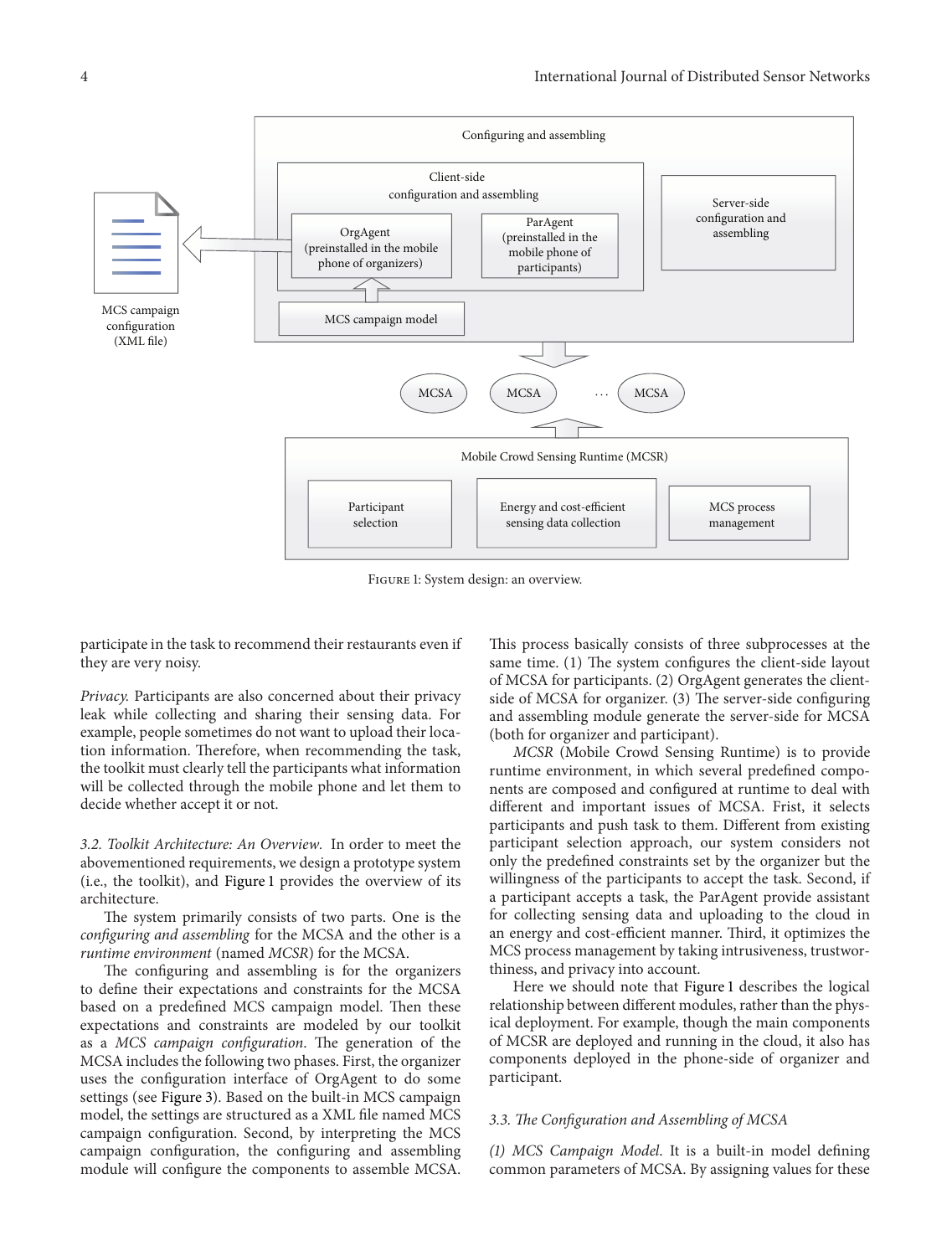

FIGURE 2: OrgAgent: configuring interface for the organizer.

parameters with an easy-to-use interface on the mobile phone, the organizers can defne their expectations and constrains for the MCSA. Then it is used to generate the confguration fle for each MCSA, based on which tailored mobile application serving the specifc purposes can be created.

The MCS campaign model consists of following parameters.

*Geographical Range.* MCS campaigns usually require the participant's physical presence at a specifc geographical range. In this paper, our toolkit enables the organizers to assign circular range by giving the center and radius in the map (see Figure  $2(b)$ ). In particular, it provides the organizers with two options to defne the center. One is based on a fxed location and the other is based on a dynamic location, namely, binding to the organizer's current location sensed by his mobile phone. These two options are for different scenarios described in the introduction part. The fixed location is suitable in the scenarios in which the participants are selected in any given area defned by the organizer, such as the spot reporter and crime investigation. The dynamic location, on the other hand, is applied in the situations where the organizer launches a campaign nearby his current location, such as the restaurant recommendation example.

*Shelf Life (SL).* MCS campaigns have time limitation, which is referred to as the SL (shelf life). The organizers can assign a SL for MCS campaigns on the confguration interface (see Figure 2(a)). Over this time, the campaign is shut down since the sensing data has already become meaningless. For example, in the restaurant recommendation scenario, a tourist may set the SL to be a short period of time, say ten minutes. The setting of SL is optional, because in some scenarios such as the crime investigation, the organizers may not be able to decide how long the campaign should last until

their goals have been accomplished. In such cases, MCSA generated by our toolkit will provide buttons to activate or deactivate the campaigns.

*Participant Recruitment Mode.*Aferspecifying the geographical coverage, the tool has to recruit the most appropriate participants and deliver MCS task to them. There are two types of participant recruitment mode in terms of the geographical range. One is the *familiar* mode and the other is *presence* mode. In the *familiar* mode, the system selects participants who have a more comprehensive understanding about a certain community or district. For example, in the restaurant recommending case, a tourist wants to fnd an Italian restaurant within a certain geographical area. In this case, ideal participants are those who live in or always come to this region. The presence mode, on the contrary, requires the participants to provide the latest information about in a certain place. For example, a student wants to know how many people are in a Wal-Mart store now. In this case, ideal participants are those who are currently shopping in the Wal-Mart. Therefore, in order to make the toolkit distinguish between these two participant recruitment policies, the organizer can select either "familiar mode" or "presence mode" in the configuration interface (see Figure 2(a)). However, this setting is optional, since in some cases both these two types of participants are suitable candidates, such as the spot reporter example.

*Sensing Capability.* Since MCS requires the participant to collect sensing data through their mobile phone, it has constraint for the sensing capability of the participant's phone. The current version of our toolkit supports several types of sensing data, and they are photos, videos, texts, sounds, and accelerometer data. Relevant classes are derived from a base class *SenseDataType*, so that the sensing data type is easily to be extended if new requirements emerge in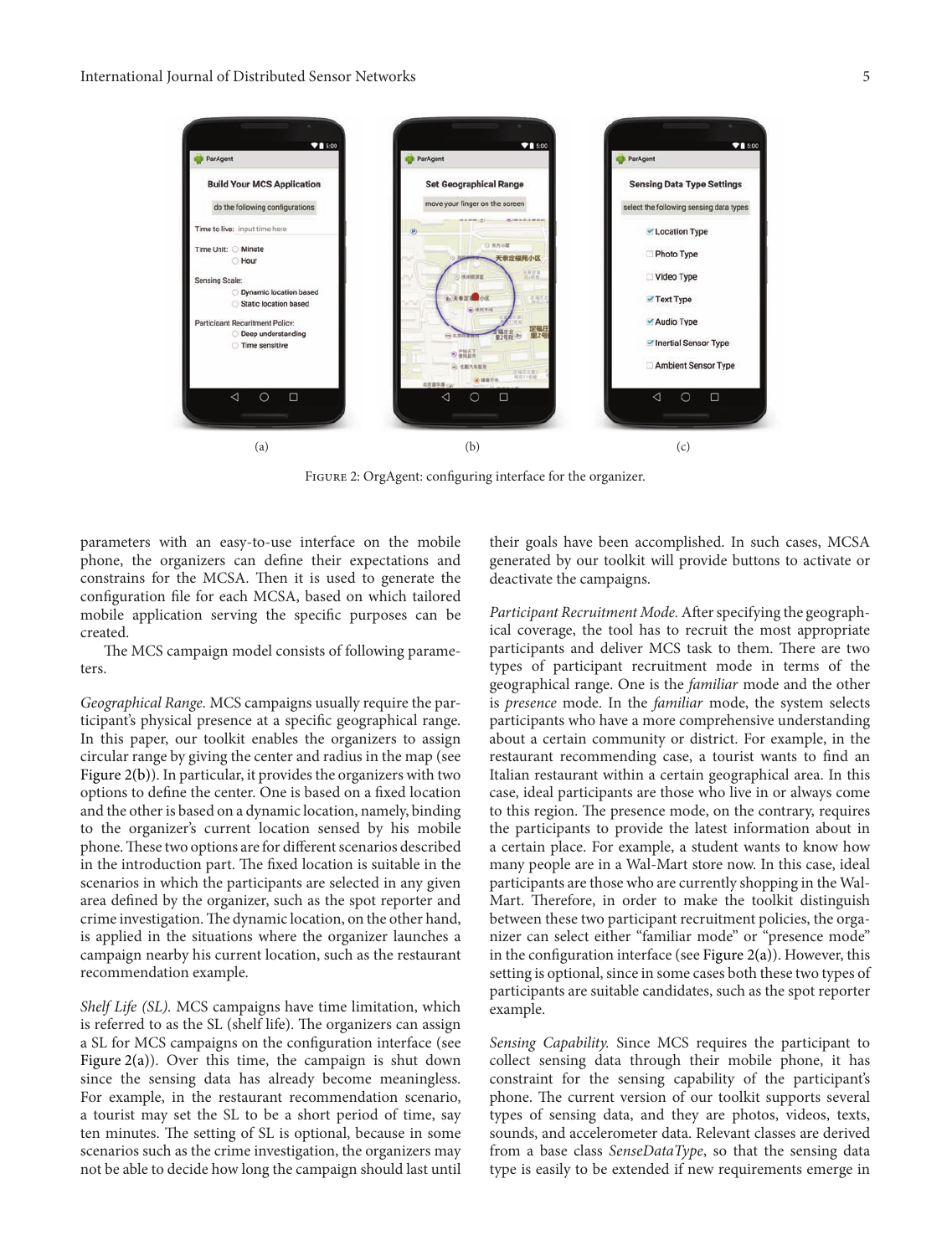

FIGURE 3: Sequence diagram for client-side configuring.

the future. The organizer has to select one or more of them in the configuration interface (see Figure  $2(c)$ ), based on which the toolkit generate diferent layout of user interfaces for the participants automatically.

*Incentive.* Since the participation of MCS may consume resources such as battery or cellular network flow, MCSA always provides some incentive (commonly money) to encourage participants. Therefore, the MCS campaign model also contains a parameter, the incentive, by which the organizer can defne how much money he wants to give for each participant (in the current version, the unit is US dollars).

Assignments. This parameter is used to define how many participants the organizer want to recruit, and this value is used in the participation recruitment phase.

*(2) Client-Side Configuring and Assembling*. This module consists of two Android applications that people can download. The introduction page for the download is with two buttons for (create an application) and (campaign participation), corresponding to two subapplications preinstalled in the mobile phones of the organizers and participants, respectively. (a) The subapplication in the organizer's mobile phone is called the OrgAgent serving two purposes. One is to generate a confguration fle based on the MCS campaign model by doing some simple settings and the other is to confgure and assemble the MCSA in organizer's mobile phone for participant recruitment and data viewing. (b) The subapplication installed in the participants' mobile phone is called the ParAgent. It is responsible for confguring the MCSA in the participant's mobile phone and provides runtime support for the participants. Meanwhile, it serves as an application store of the MCSA. Both the OrgAgent and the ParAgent will predownload all interface components before the MCSA has been generated, such as map controller,

buttons, scroll bars, and editing box. Figure 3 shows the sequence diagram, which demonstrates how the client-side of MCSA is created. First, when the organizer (user) creates an application, the object TaskCreator Manager sends a message to object ModelCreator, and then a confguring interface in Figure 2 is generated and displayed for the organizers to set parameters. After the settings are made, the Layout Manager shows a preview of the layout of MCSA. If the organizer confirms it, then the interface of application will be generated.

*(3) Server-Side Configuring and Assembling. This module is* responsible for selecting appropriate components from the component repository to assemble the server-side of MCSA. Some of these components will be composed and confgured in the MCSR at runtime.

3.4. Mobile Crowd Sensing Runtime (MCSR). The second part is the runtime environment, named *MCSR (Mobile Crowd Sensing Runtime)*, in which reusable components are designed and implemented for the runtime support of MCSA. Due to the limit of space, we will only introduce functions of some main components without presenting the physical deployment structure of them. But please note that the runtime environment is deployed in both the phone side and the server-side.

*3.4.1. Participant Selection.* This component will select appropriate users and then deliver the generated MCSA to them. We adopt a two-phase selection process (see Figure 4) as follows.

*(i) Phase 1: Location-Based Selection*. The input of this phase is denoted as participant set PS[0] in Figure 4, which represents all the potential participants registered in our system. This phase selects participants who are geographically appropriate. Frist, the task interpreter will parse the MCS campaign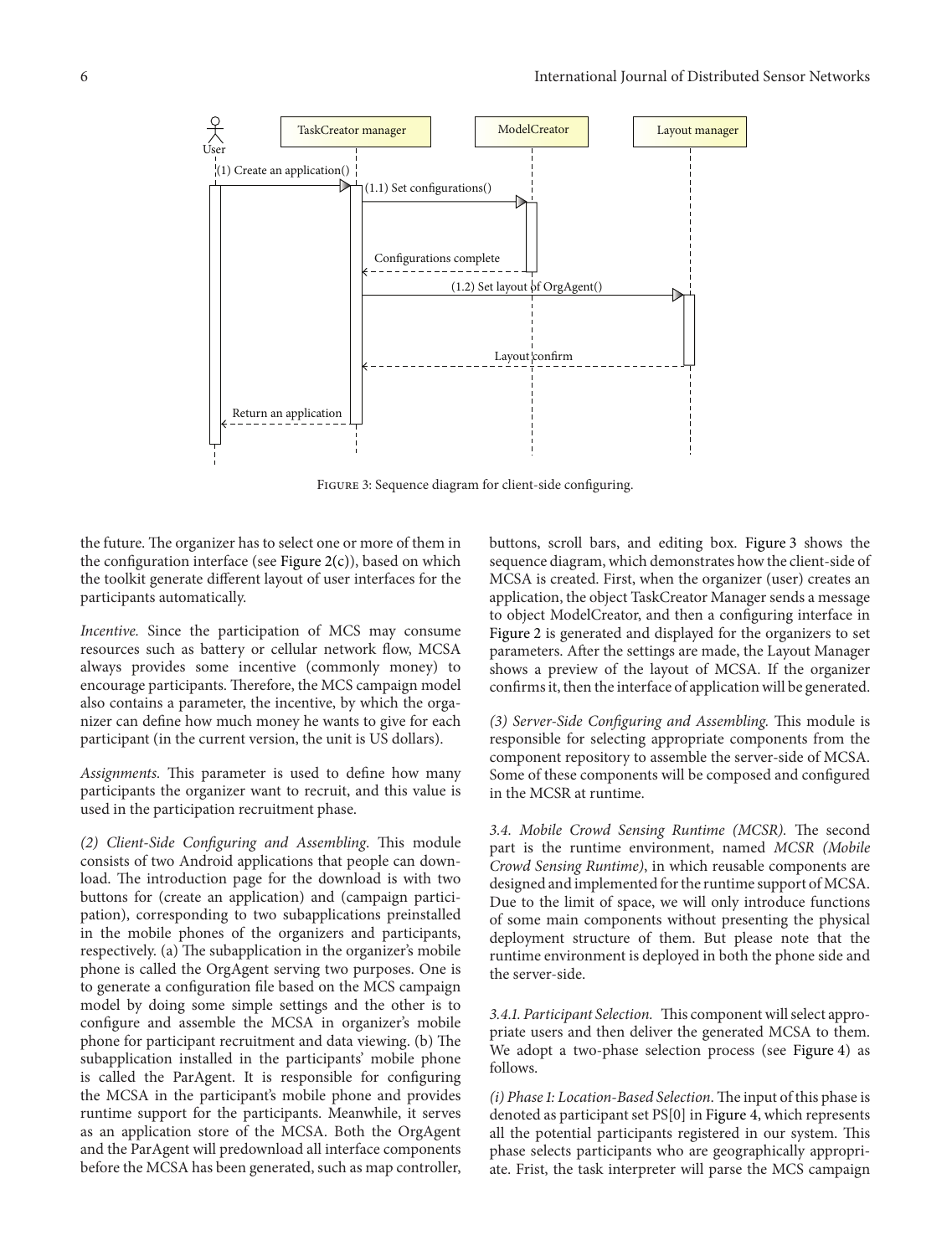

Figure 4: Two-phase participant selection process.

confguring fle to get the predefned geographical range. Second, the selection performed by the location-based flter is on the basis of two factors set by the organizer. One is the geographical range and the other is the participation recruitment mode. For the "familiar mode," the participant selection is according to the regularity of the potential participants' historical location for fnding persons familiar with this geographical coverage. For the "presence mode," the participant recruitment is according to potential participants' current location. The output of this phase is denoted as participant set PS[1] in Figure 4.

*(ii) Phase 2: Willingness-Based Selection*. Afer the locationbased selection phase, if the number of selected candidates (the size of PS[1]) is still larger than the number of assignments defned by the organizer, the second phase (i.e., the willingness-based selection) will be started. This phase further selects those who are more likely to undertake a crowd sensing task by mining their participation history. The output of this phase is denoted as participant set PS[2] in Figure 4. To accomplish this goal, this paper proposes a case-based reasoning algorithm in Section 4.

*3.4.2. Energy and Cost-Efcient Sensing Data Collection.* Our tool supports several types of sensing data, and they are photos, videos, texts, accelerometer data, sound data, and location data. Therefore, the sensing data collection component should be responsible for acquiring them, which include several APIs correspondingly, that is *PhotoTaking*(),

*VideoRecording*(), *TextObtaining*(), *AccCollection*(), *Sound-Record*(), and *GetLocData*(). To implement such interfaces to access sensing data is easy, but the energy consumption and the cost are important considerations. Therefore, our tool proposes some mechanisms to make the generated MCSA collect and share data in a more energy and costefficient way. First, the user's location information, such as Wi-Fi fngerprints, GPS, and Cell ID, is obtained from the localization modules in the phone. For energy-saving purpose, when the API *GetLocData*() is called, GPS data will not be recorded if Cell ID and Wi-Fi fngerprints can be captured and the localization accuracy can meet the requirement of the task. This is because continuous access to the GPS is very battery-consuming. Second, in some cases, the participants have collected sensing data but do not want to upload it immediately. For example, the participant's mobile phone cannot connect to free Wi-Fi and his monthly 3G traffic is used up, or his mobile phone's battery energy is not enough. Therefore, the MCSAs generated by our toolkit allow participants choose to cache the data in the phone and upload it as soon as he wants. Third, the tool also tries to reduce the energy consumption by sharing the GPS data with other MCSAs.

3.4.3. MCS Process Management. The runtime support also optimizes the MCS process by tasking the intrusiveness, trustworthiness, and privacy preserving into account, respectively.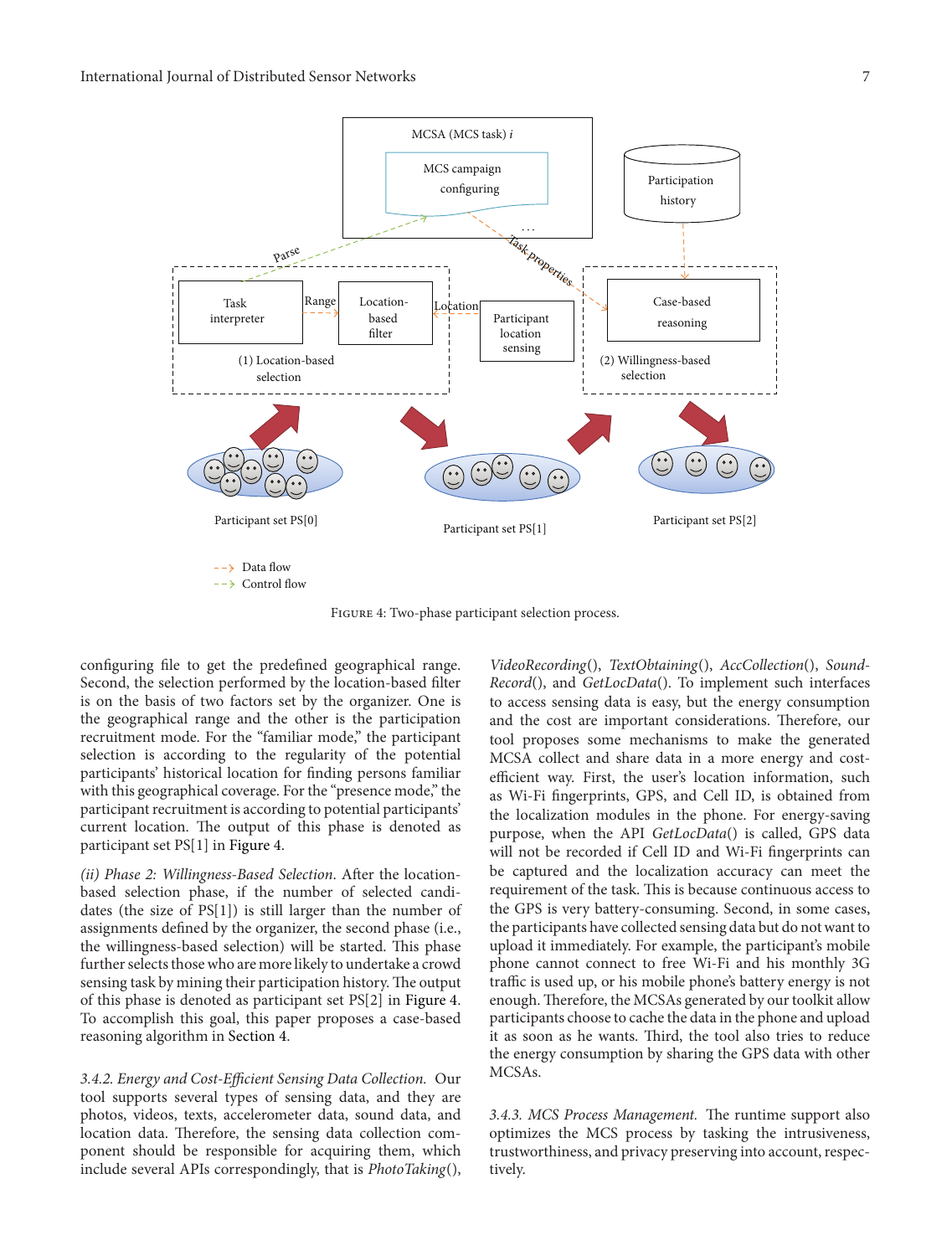Frist, in order to reduce the undesired intrusiveness, the toolkit proposes a mechanism to improve the usage experience of the participants. It sets the following default rules. First, do not disturb participants during some specifc period of time. Second, do not disturb users who have recently received recommended MCSA as many times as their settings permit. Correspondingly, MCSAs generated by our tool have an interface where the parameters can be set by the participants, and the parameters are the time period that they do not want to be bothered and the maximum number of recommended applications. Second, inspired by the ecommerce system, a reputation-based approach is adopted to improve the trustworthiness of MCS participation. The organizer can give score for the contribution, based on which the participant's reputation is adjusted. The system can improve the participant selection by referring the reputation information overtime. Third, to preserve the privacy of participant, a notifcation will pop up in the ParAgent to clearly inform the participants of what information will be collected through the mobile phone. This step guarantees that the participants decide whether accept it or not after knowing all possible potential privacy leaks.

#### **4. Willingness-Based Selection Algorithm**

Willingness-based selection phase is to select participants who are more likely to accept a created MCSA by mining their participation history. To reach this goal, we design a casebased algorithm in this section.

There are many participant-side factors that may affect a participant's decision to undertake or decline a certain MCSA. However, the current implementation of our toolkit takes three factors (in Table 1) into consideration.

4.1. Problem Formulation. The problem is formulated as follows.

 $PS_1(T_h) = \{p_1, p_2, \ldots, p_N\}$  is the input, where  $wk_i$  (*i* =  $1, 2, \ldots, N$ ) is a participant satisfying the basid constraints of task  $T<sub>h</sub>$  defined by the initiator. The goal is to find  $K(K \leq N)$  participants from  $PS_1(T_h)$  who have the highest likelihood of accepting the task  $T_h$ . The output is  $PS_2(T_h)$  =  $\{p_{q_1}, p_{q_2}, \ldots, p_{q_k}\}\text{, where } K \text{ is desired number of assignments}$ defned by the initiator.

4.2. *The Algorithm*. We first define the concept of historical case.

 $PF_{i\theta} = (c_{1\theta}, c_{2\theta}, \dots, c_{m\theta})$  is a vector defining the factors of task  $T_{\theta}$  that would influence the decision (accept/decline the application) of participant  $i$ . A historical case is defined as  $(i, \theta, \overrightarrow{PF}_{i\theta}, \lambda)$ , where *i* and  $\theta$  are the identity of a participant and a task, respectively,  $PF_{i\theta}$  is a *m*-dimensional participant-side factor vector, and  $\lambda$  is the two-valued outcome (accept/decline).

Our case-based reasoning algorithm consists of following two steps.

*Step 1* (case selection). Since the infuence of diferent participant-side factors varies from one participant to another, the algorithm frst selects historical cases of participant  $i$  to compute the likelihood of a participant  $i$  to undertake task  $T<sub>h</sub>$ . Using selected cases, following two reference matrices are established, which are the positive reference matrices  $(\overrightarrow{RP}_1, \overrightarrow{RP}_2, \dots, \overrightarrow{RP}_{x(i)})^T$  and the negative reference matrix  $(RN_1, RN_2, ..., RN_{y(i)})^T$ , where  $x(i)$  and  $y(i)$  are the number of "accept" (positive) and "decline" (negative) cases, respectively.  $\overrightarrow{RP}_j = (a_{j1}, a_{j2},..., a_{jm})$  is a participant-side factor vector whose corresponding outcome  $\lambda$  is "accept".  $\overrightarrow{RN}_j = (b_{j1}, b_{j2}, \ldots, b_{jm})$  is a participant-side factor vector whose corresponding feedback  $\lambda$  is "decline"

$$
\begin{pmatrix}\n\overrightarrow{RP}_1, \overrightarrow{RP}_2, \dots, \overrightarrow{RP}_{x(i)}\n\end{pmatrix}^T
$$
\n
$$
= \begin{pmatrix}\n a_{11} & a_{12} & \cdots & a_{1m} \\
 a_{21} & a_{22} & \cdots & a_{2m} \\
\vdots & \vdots & \vdots & \vdots \\
 a_{x(i)1} & a_{x(i)2} & \cdots & a_{x(i)m}\n\end{pmatrix},
$$
\n
$$
\begin{pmatrix}\n\overrightarrow{RN}_1, \overrightarrow{RN}_2, \dots, \overrightarrow{RN}_{y(i)}\n\end{pmatrix}^T
$$
\n
$$
= \begin{pmatrix}\n b_{11} & b_{12} & \cdots & b_{1m} \\
 b_{21} & b_{22} & \cdots & b_{2m} \\
\vdots & \vdots & \vdots & \vdots \\
 b_{y(i)1} & b_{y(i)2} & \cdots & b_{y(i)m}\n\end{pmatrix}.
$$
\n(1)

*Step 2* (likelihood measurement and participant selection). We use  $U(i, h)$  to measure the likelihood of participant i to accept task  $T_h$  (see (2)), where  $Dist(\overrightarrow{PF}_{ih}, \overrightarrow{RN}_{j})$  is the Euclidean distance between  $\overrightarrow{\Pr}_{ih}$  and  $\overrightarrow{\text{RN}}_j$  and  $\overrightarrow{\text{Dist}}(\overrightarrow{\text{PF}}_{ih}, \overrightarrow{\text{RP}}_j)$ is the Euclidean distance between  $\overrightarrow{\text{PF}}_{ih}$  and  $\overrightarrow{\text{RP}}_{j}$ . *K* participants with maximum  $U(i, h)$  are what we want to select

$$
U(i, h) = \sum_{j=1}^{y(i)} \text{Dist}\left(\overrightarrow{\text{PF}_{ih}}, \overrightarrow{\text{RN}}_j\right) - \sum_{j=1}^{x(i)} \text{Dist}\left(\overrightarrow{\text{PF}_{ih}}, \overrightarrow{\text{RP}}_j\right). (2)
$$

This equation is easy to understand. The more likely a participant  $i$  is to accept task  $T_h,$  the closer  $\overrightarrow{\mathrm{PF}}_{ih}$  is to positive cases and the more distant it is from negative cases.

Note that diferent participant-side factors could have diferent impact on deciding the outcome, the weights of different factors have to be considered (see (3)) when calculating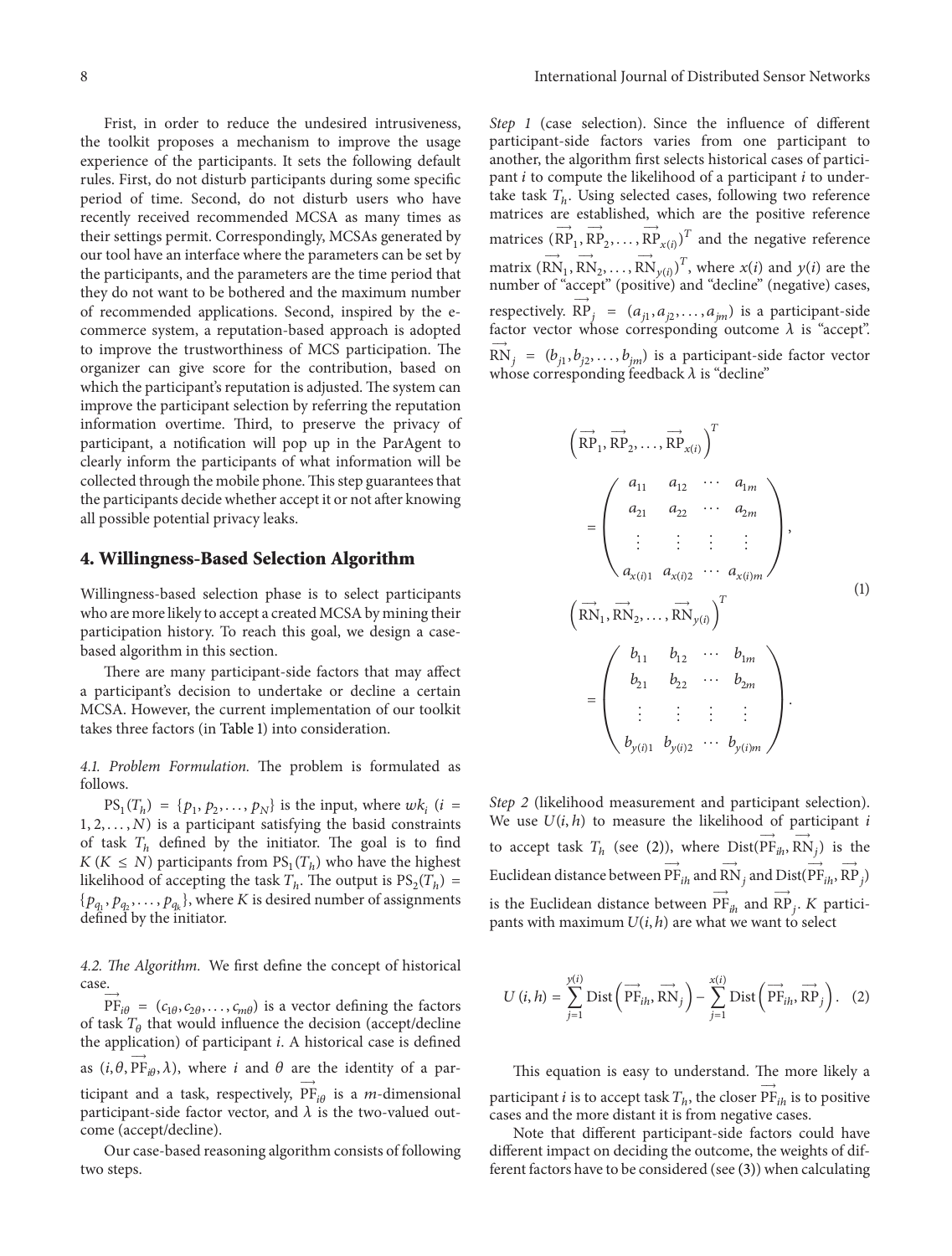| Participant-side factor  | How it is measured                                                                                  | Possible values |                                                                              |
|--------------------------|-----------------------------------------------------------------------------------------------------|-----------------|------------------------------------------------------------------------------|
|                          |                                                                                                     | Values          | Meaning                                                                      |
| Incentive (reward)       | Measured by the reward<br>(incentive) defined by the<br>organizer                                   |                 | $0 \sim 10$ US cents                                                         |
|                          |                                                                                                     | 2               | $10 \sim 50$ US cents                                                        |
|                          |                                                                                                     | 3               | $50~100$ US cents                                                            |
|                          |                                                                                                     | 4               | $1~3$ USDs                                                                   |
|                          |                                                                                                     | 5               | more than 3 USDs                                                             |
| Interest                 | Measured by how many tasks a<br>participant has undertaken in the<br>same domain                    |                 | 0 tasks                                                                      |
|                          |                                                                                                     | 2               | $1~3$ tasks                                                                  |
|                          |                                                                                                     | 3               | $3 \sim 5$ tasks                                                             |
|                          |                                                                                                     | 4               | $5 \sim 10$ tasks                                                            |
|                          |                                                                                                     | 5               | more than 10 tasks                                                           |
| Data privacy sensitivity | Measured by the sensitivity of the<br>data the participant must provide<br>when fulfilling the task | 1               | Do not provide private data                                                  |
|                          |                                                                                                     | 2               | Only provide coarse-grained<br>location data (e.g. at Peking<br>University)  |
|                          |                                                                                                     | 3               | Provides very sensitive private<br>data (e.g., sound data via<br>microphone) |

#### TABLE 1: Measurable participant-side factor.

the distance, where  $w_i \in (0, 1)$  is the weight of *i*th participantside factor

$$
\text{Dist}\left(\overrightarrow{\text{PF}}_{ih}, \overrightarrow{\text{RN}}_{j}\right) = \sqrt{\sum_{p=1}^{m} (c_{ph} - b_{jp})^{2} * w_{p}},
$$
\n
$$
\text{Dist}\left(\overrightarrow{\text{PF}}_{ih}, \overrightarrow{\text{RP}}_{j}\right) = \sqrt{\sum_{p=1}^{m} (c_{ph} - a_{jp})^{2} * w_{p}}.
$$
\n(3)

Now the key problem is how to precompute the weight  $w_p$  (p = 1, 2, ..., m). We propose a weight calculation algorithm based on the sensitivity analysis principle [32]. This principle is to identify the key variables for a certain target, by calculating the efect of variable's change on the target's change. This principle mainly consists of following steps.

Determine the variables and target to be analyzed according to the problem.

Vary only one variable, observing and measuring the change of target.

Repeat the analysis for each variable repetitively for calculating the corresponding efect on the target.

Based on the above sensitivity analysis principle, we propose a personalized weight calculation algorithm according to our problem. Some key points of Algorithm 1 are explained as follows.

The variables are participant-side factors, and the target is the outcome (accept/decline). Matrix  $A = (\vec{Q}_1, \vec{Q}_2,..., \vec{Q}_n)$  $\vec{Q}_{[x(i)+y(i)]}$ <sup>T</sup> is all cases of participant *i*, which is the mergences of positive reference matrix  $(\overrightarrow{RP}_1, \overrightarrow{RP}_2, ..., \overrightarrow{RP}_{x(i)})^T$ and the negative reference matrix  $(R\textnormal{N}_1, \textnormal{RN}_2, \dots, \textnormal{RN}_{y(i)})^T$ .

Lines 3∼19 calculate the weight of a certain participantside factor  $x_k$  by changing  $x_k$  and remaining others unchanged.

In line 11∼12,  $L = \text{Max}\{q_{1k}, q_{2k}, \ldots, q_{(x(i)+y(i))k}\} - \text{Min}\{q_{1k}, \ldots, q_{k(i)+y(i))k}\}$  $q_{2k}, \ldots, q_{(x(i)+y(i))k}$  is the maximum difference among the possible values of the kth variable, and  $L/|q_{ik} - q_{lk}|$  measures the effect of variable  $x_k$ 's change on the target's change. It is reasonable, because when  $|q_{jk} - q_{lk}|$  is smaller and the target has changed, it means that even the slightest change of  $x_k$  is enough to lead to the change of target (indicating that this variable's weight is heavier).

We adjust the weight to make sure that their sum is equal to 1 (in line 20).

*4.3. Strategy for Cold-Start Problem.* We may encounter the cold-start problem when a participant just registered in a crowd sensing mediation platform. In this situation, the number of one's historical cases is zero and our framework knows nothing about the new participant.

We deal with the cold-start problem by leveraging the cases of other participants, because userstend to make similar decisions under similar contexts. The approach is almost similar to the personalized weight calculation algorithm but diferent in the following two aspects.

*(1) Case Selection.* In the case selection step, we select historical cases of all the other participants.

*(2) General Weight Calculation*. The weight calculation algorithm is almost the same as the personalized weight calculation algorithm, but the input is changed to the entire datasets (all cases from all participants). The calculated weights are referred to as the general weight, which will be used in the likelihood measurement and participant selection.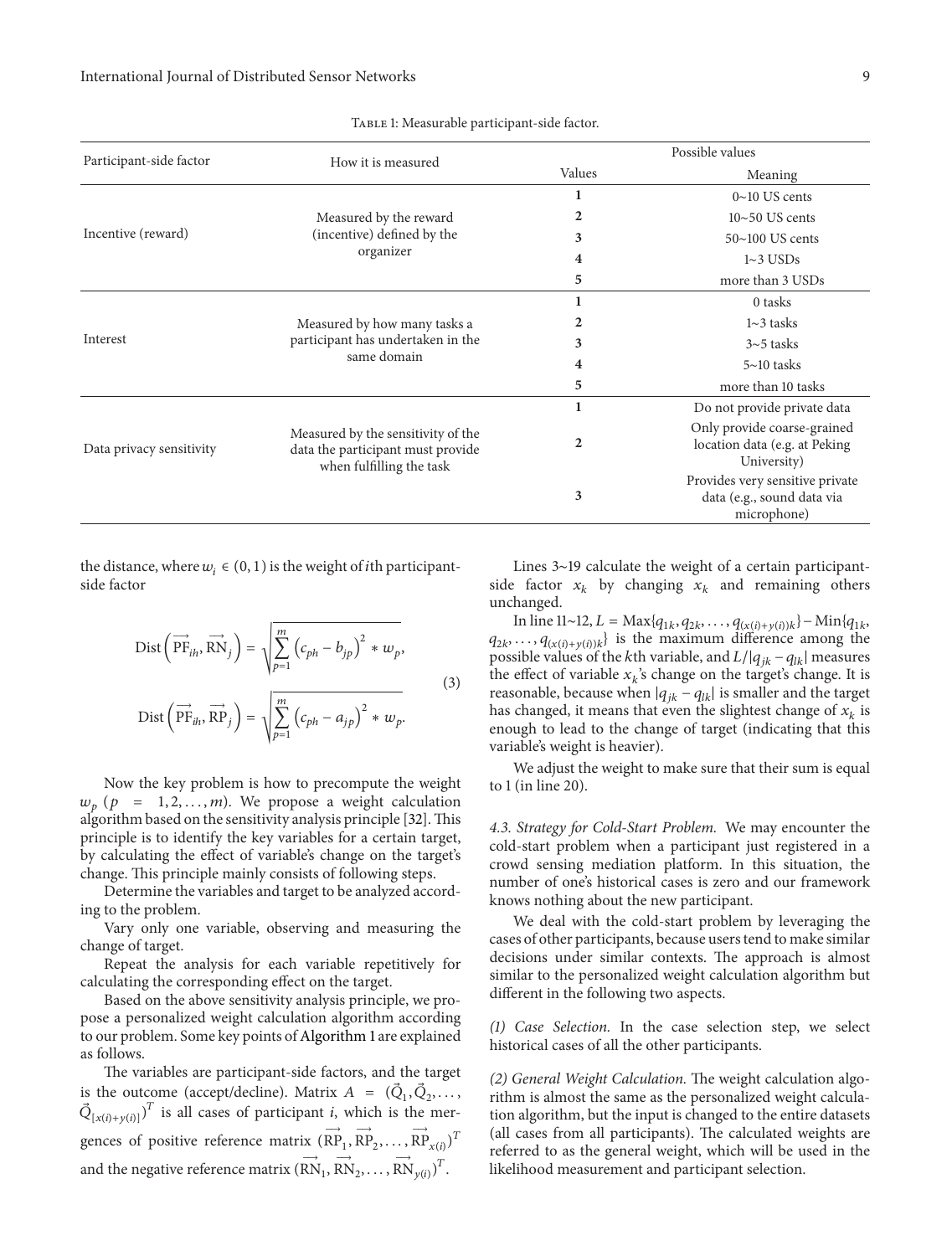Input: Matrix  $A$  is the merging of positive and negative reference matrix of the participant  $i$ , and vector  $B$  is the corresponding feedbacks ( $\vec{Q}_i$  corresponds to  $\lambda_i$ ).

 $A = (\vec{Q}_1, \vec{Q}_2, \dots, \vec{Q}_{x(i)+y(i)})^T$  $q_{11}$   $q_{12}$   $\cdots$   $q_{1m}$  $=\begin{bmatrix} q_{21} & q_{22} & \cdots & q_{2m} \end{bmatrix}$ ⋅⋅⋅ ⋅⋅⋅ ⋅⋅⋅ ⋅ ⋅ ⋅  $q_{(x(i)+y(i))1}$   $q_{(x(i)+y(i))2}$   $\cdots$   $q_{(x(i)+y(i))m}$  $B = (\lambda_1, \lambda_2, \dots, \lambda_{(x(i)+y(i))})^T \quad \lambda_i \in \{\text{accept}, \text{decline}\}.$ Output:  $w_i$   $(i = 1, 2, ..., m)$ (1) ALGORITHM BEGIN (2) float total = 0, effect = 0; (3) FOR  $(k = 1$  to  $k = m)$  { (4)  $\qquad$  /\* Calculate the weight  $w_k$ .\*/ (5) FOR (from  $j = 1$  to  $j = x(i) + y(i)$ ) (6) FOR (from  $l = j + 1$  to  $l = x(i) + y(i)$ ) (7) IF ( $q_{jk} \neq q_{lk}$  & other components of (8)  $\vec{Q}_i$  and  $\vec{Q}_l$  are identical)  $(9)$  total ++; (10) IF  $(\lambda_j \neq \lambda_l)$ (11)  $L = \text{Max}\{q_{1k}, q_{2k}, \dots, q_{(x(i) + y(i))k}\}\$ (12)  $-\min\{q_{1k}, q_{2k}, \ldots, q_{(x(i)+y(i))k}\}.$ (13) effect = effect +  $L/|q_{jk} - q_{lk}|$ ; (14) END FOR (15) END FOR (16)  $w_i = \text{effect/total.}$ (17) /<sup>∗</sup>clear the parameters for calculating next weight.<sup>∗</sup>/  $(t18)$  total = 0, effect = 0. (19) END FOR (20) FOR  $(j = 1 \text{ to } j = m) w_j = w_j / \sum_{i=1}^{m} w_i$ (21) //Adjust the weight to make their sum to be 1 (22) ALGORITHM END

Algorithm 1: Personalized weight calculation algorithm.

#### **5. Demonstration and Evaluation**

This section demonstrates or evaluates the effectiveness of our toolkit from the following three aspects.

First, we will demonstrate the usability of the toolkit in Section 5.1. The usability is measured by whether organizers without programming experience can create MCSA with our tool accurately within short period of time. Therefore, our demonstration answers two questions, respectively. (1) Does the generated application meet the requirement? (2) How much time is required to create the application with our toolkit?

Second, we will demonstrate the expressiveness of the toolkit in Section 5.2. We design a tool for organizers to develop MCSA just by doing some simple settings, but we are

also wondering how many applications can be developed by the tool which is an important question.

Third, since the willingness-based participation selection algorithm is an important contribution of this paper, we will evaluate its validity in Section 5.3.

*5.1. Usability Demonstration.* In order to evaluate the usability, we have conducted a user study consisting of following three steps.

*Step 1* (developer recruitment). We have recruited 12 volunteers acting as the role of the organizer. The selection of volunteers is based on following two criterions.

*Criterion 1.* Volunteers are not required to have the experience to create sofware using traditional programming languages (e.g., Java, C++, and Python) and development tools.

*Criterion 2.* Volunteers should be familiar with the use of smart mobile phone. Besides, they should have enough competency of learning to use new sofware.

*Step 2* (MCSA creation). Each volunteer is provided with a mobile phone and uses the tool to create two MCSAs in the following. The development process of each developer has been recorded for latter analysis.

*Application 1: Manhole Cover Monitoring.* Manhole covers are generally provided on a pedestrian or vehicle road. However, if they were stolen, the "trap" left may pose fatal damage to people living in the city. Of course, urban administrators have the responsibility to see if there is a cover lost and to fll the trap immediately for the public security. However, since the number of such administrators is limited, it is not enough by totally relying on them. Inspired by the MCS concept, administrators can develop MCSA to utilize the collective power of citizens on the roads. When citizens fnd a cover that was stolen, they can use this application to take photos for the missing manhole cover and upload them to the server with location tags. Then administrators can view the data and fll the missing manhole covers as soon as possible.

*Application 2: Available Seats Seeking.* When the fnal exam is approaching, it is often very difficult to find an available seat in the library or teaching building on campus. Sometimes you have to walk through a lot of rooms but in the end desperately find that there is no seat available. The use of MCS can be a good solution to this problem. You can develop MCSA by asking which classrooms have available seats, and the students currently in the classroom can answer it.

*Step 3* (development process analysis). As mentioned above, there are two aspects for the usability evaluation. (1) Does the generated application meet the requirement? (2) How much time is required to create the application with our tool? Therefore, the analysis for the development process is divided into two parts.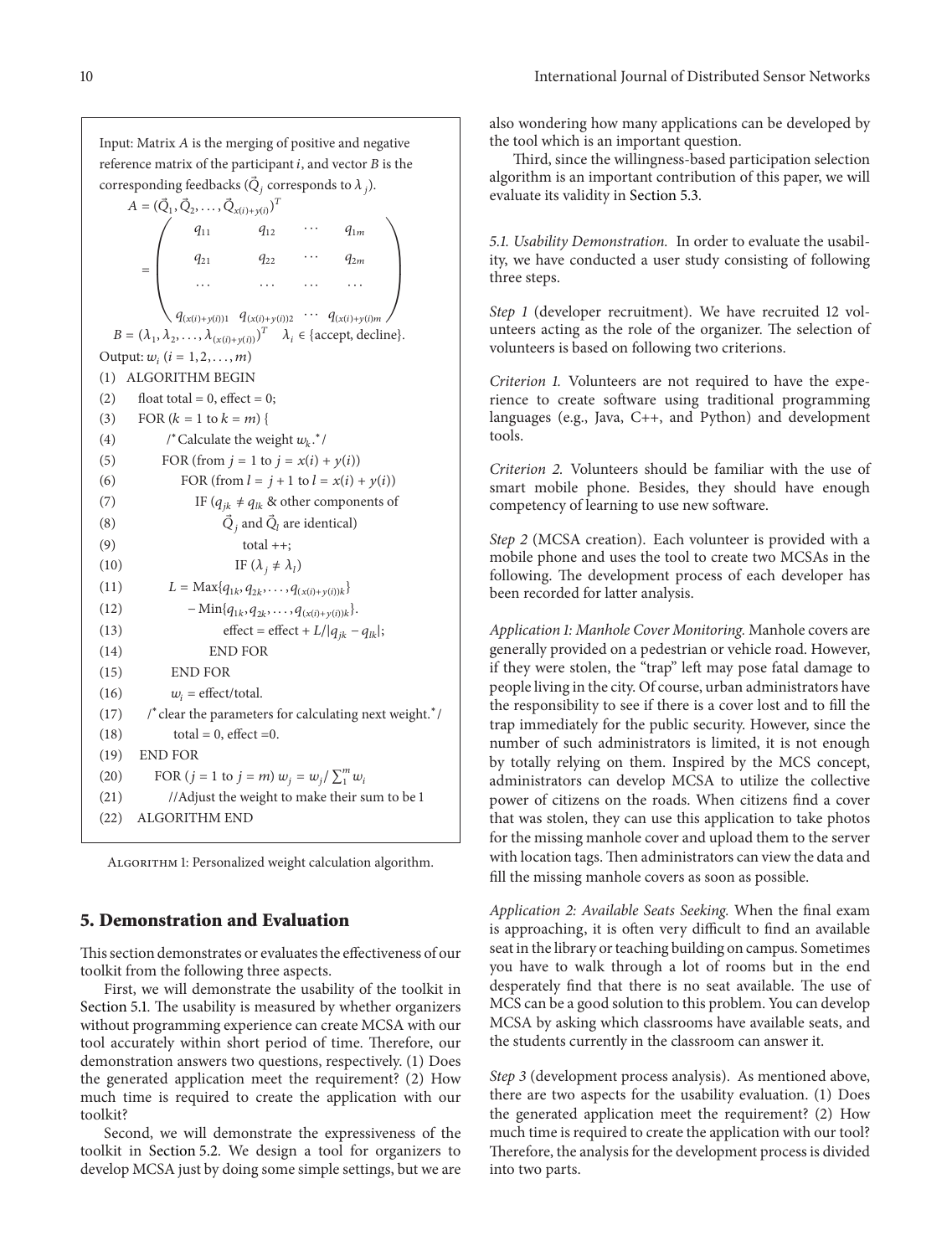International Journal of Distributed Sensor Networks 11

*Part 1: Accuracy of the Application.* We will frst demonstrate how the "accurate" application looks like and how it is developed.

With our tool, Manhole Cover Monitoring application is developed by just doing some settings as follows. The SL can be left empty, because we want the application to be running all the time. The geographical coverage should be set for the whole city. The recruitment policy is set to be "presence" mode." The sensing data type is set to be photos. The user interfaces for organizers to view the uploaded data are shown in Figure 5.

Similarly,Available Seats Seeking application is developed by doing following settings. The SL is set to be the time the user want, say fve minutes, because the organizer wants to fnd the seats within fve minutes, otherwise he will go to fnd available seats by himself. The geographical coverage is be set for the whole campus. The recruitment policy is set to be "presence mode." The sensing data type is set to be "text." The user interfaces of this application (for both the participants and the organizers) are shown in Figure 6.

According to the applications developed by 12 volunteers, all of them have done the right settings and generate the applications with the same functionality as the accurate one. Furthermore, in latter interview, all volunteers think that the meaning of each setting is very easy to understand.

*Part* 2: *Time Cost for Application Development*. The time required to create the application with our tool was measured (see Figure 7). The average time to create an application was 4 minutes for Application 1 (Manhole Cover Monitoring) and 5.5 minutes for Application 2 (Available Seats Seeking). These results indicate that volunteers are easily able to create a mobile application, even in their frst experience with the tool. According to Figure 7, we fnd that three volunteers (i.e.,  $\#3$ ,  $\#8$ , and  $\#12$ ) have relatively long development time. By further investigation, we fnd that these three volunteers use iPhone system in their daily life, while our tool has been implemented on the Android phone system. Thus it appears that their unfamiliarity with Android system might be reasons for their longer development time. With followup interviews they admit that the unfamiliarity with Android system indeed makes the development process slower.

*5.2. Expressiveness Demonstration.* In addition to the usability of the tool, another evaluative indicator is the expressiveness. In other words, we are concerned about how many MCSAs can be developed with it and how many cannot.

We have listed 12 application examples in Table 2. After collecting those applications, we try to use our tool to build them one by one. The development result in Table 2 indicates that ten of them can be developed and only two cannot. Here when judging whether our tool can develop an application or not, we only judge whether the organizer can collect the data he wants and do not consider the data analysis process afer gathering the data on the server. Therefore, the tool shows a good expressiveness for creating MCSA. The reason why our tool is not able to develop [13, 14] is that they require complex data processing in the phone-side before uploading to the server-side. However, our tool does not support for

TABLE 2: Some MCSA examples.

| MCSA examples                    | Can be created by our<br>tool or not |
|----------------------------------|--------------------------------------|
| Petrol watch [6]                 | Yes                                  |
| Haze watch [7]                   | Yes                                  |
| Meteor counter [8]               | Yes                                  |
| Biketastic [9]                   | Yes                                  |
| Citizen journalist [10]          | Yes                                  |
| Spot reporter [11]               | Yes                                  |
| Forensic analysis [11]           | Yes                                  |
| Auditioning [11]                 | Yes                                  |
| Earphone [12]                    | Yes                                  |
| Nericell [7]                     | Yes                                  |
| Bus waiting time prediction [13] | No                                   |
| OTime [14]                       | No                                   |

such complex and application-specifc sensor data processing on the phone-side.

#### *5.3. Willingness-Based Selection Algorithm Evaluation*

*5.3.1. Data Collection.* We post a questionnaire on an online platform [33] to generate the dataset. First, we assume that there is a crowd sensing task with basic description. Then we design 15 questions, each of which ask for the outcome under diferent combination of participant-side factors. Second, we invite 26 volunteers (including the undergraduate, graduate students, and faculties in our institute) to respond to this questionnaire. Third, we collect all these questionnaires and generated the dataset. The generated dataset consists of  $75$   $*$ 26 = 1950 historical cases (each question and its answer can generate 5 cases of a participant, so that each participant has  $15 * 5 = 75$  cases and the overall dataset consists of  $75 * 26$ cases).

*5.3.2. Experimental Methodology.* Afer the dataset has been generated, we design a 6-round experiment to evaluate the case-based reasoning algorithm for willingness-based participant selection. The generated datasets are used both to establish the case database, which is the input of our algorithm, and as testing cases containing the ground truth. Our 6-round experiment is summarized in Table 3.

 $(1)$  The first round is for the baseline method. It is assumed that none of the cases have been preacquired, so that we can only randomly select  $k$  participants from 26 candidates. This round of experiment consists of the following steps: (a) randomly assign value to the components

of participant-side factor vector  $\overrightarrow{\mathrm{PF}}_{ih}$ . (b) Perform the baseline method, that is, guessing  $k$  participants randomly. (c) Check how many of those guessed participants will undertake the task based on the ground truth in the datasets. (d) Perform (a)∼(c) for 10 times and calculate the average number of rightselected participants.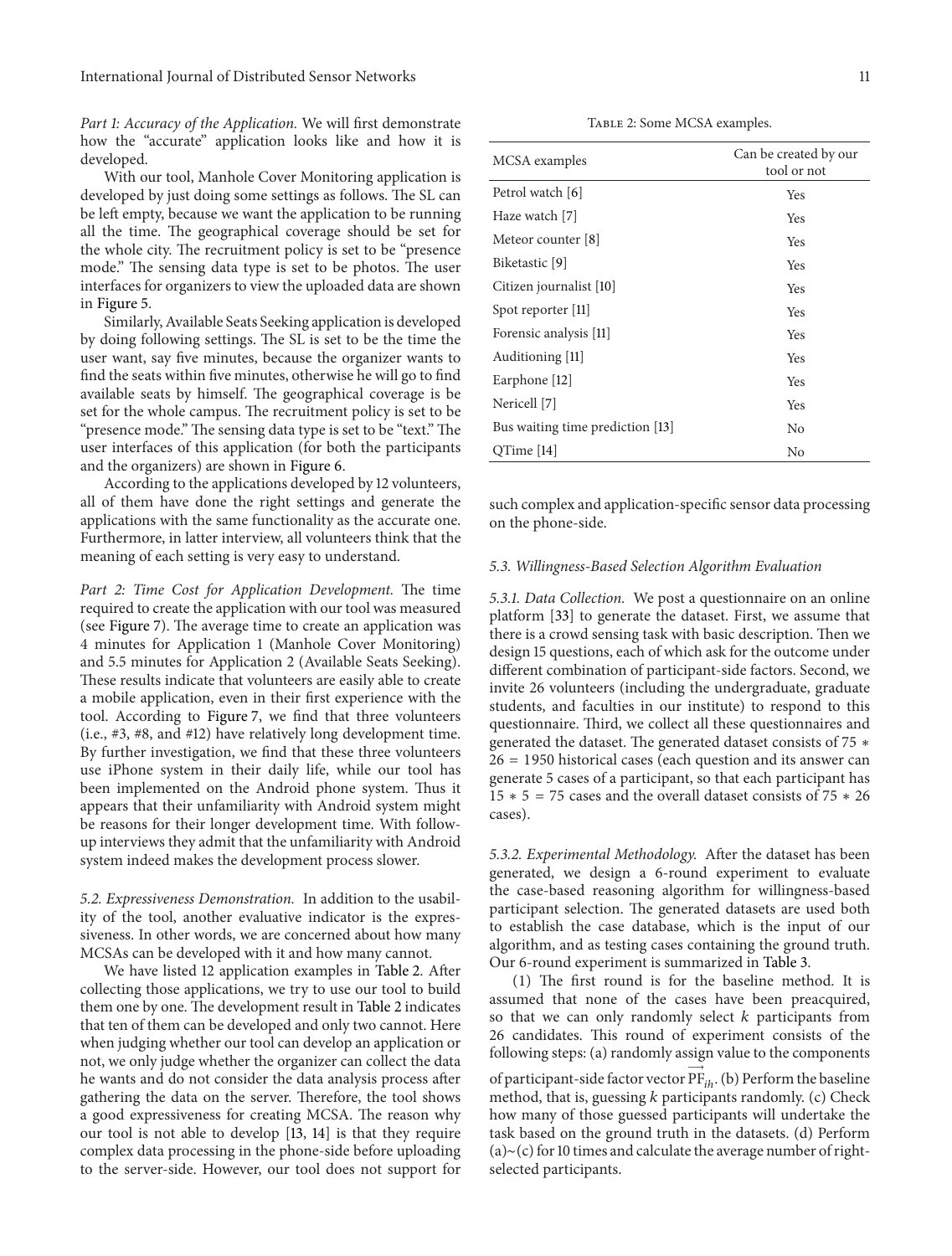

FIGURE 5: The user interface of Cover Monitoring application. (a) Interface for selecting a data point. (b) Interface for viewing the data in detail.



FIGURE 6: The user interface of Available Seats Seeking application. (a) the interface for participants to answer questions. (b) interface for the organizer to view the answers.

| Round     | The number of cases as historical data      | Selection approach                                  |  |
|-----------|---------------------------------------------|-----------------------------------------------------|--|
| 1st round | Zero                                        | Baseline method (random selection)                  |  |
| 2nd round | Each participant has 25 cases               | Approach in Section 4.2                             |  |
| 3rd round | Each participant has 50 cases               | Approach in Section 4.2                             |  |
| 4th round | Each participant has 75 cases               | Approach in Section 4.2                             |  |
| 5th round | Two participants have no historical cases   | Approach in Section $4.2$ + approach in Section 4.3 |  |
|           | Each of the other participants has 50 cases |                                                     |  |
| 6th round | Five participants have no historical cases  | Approach in Section 4.2 + approach in Section 4.3   |  |
|           | Each of the other participants has 50 cases |                                                     |  |

TABLE 3: Summary of 6-round experiment.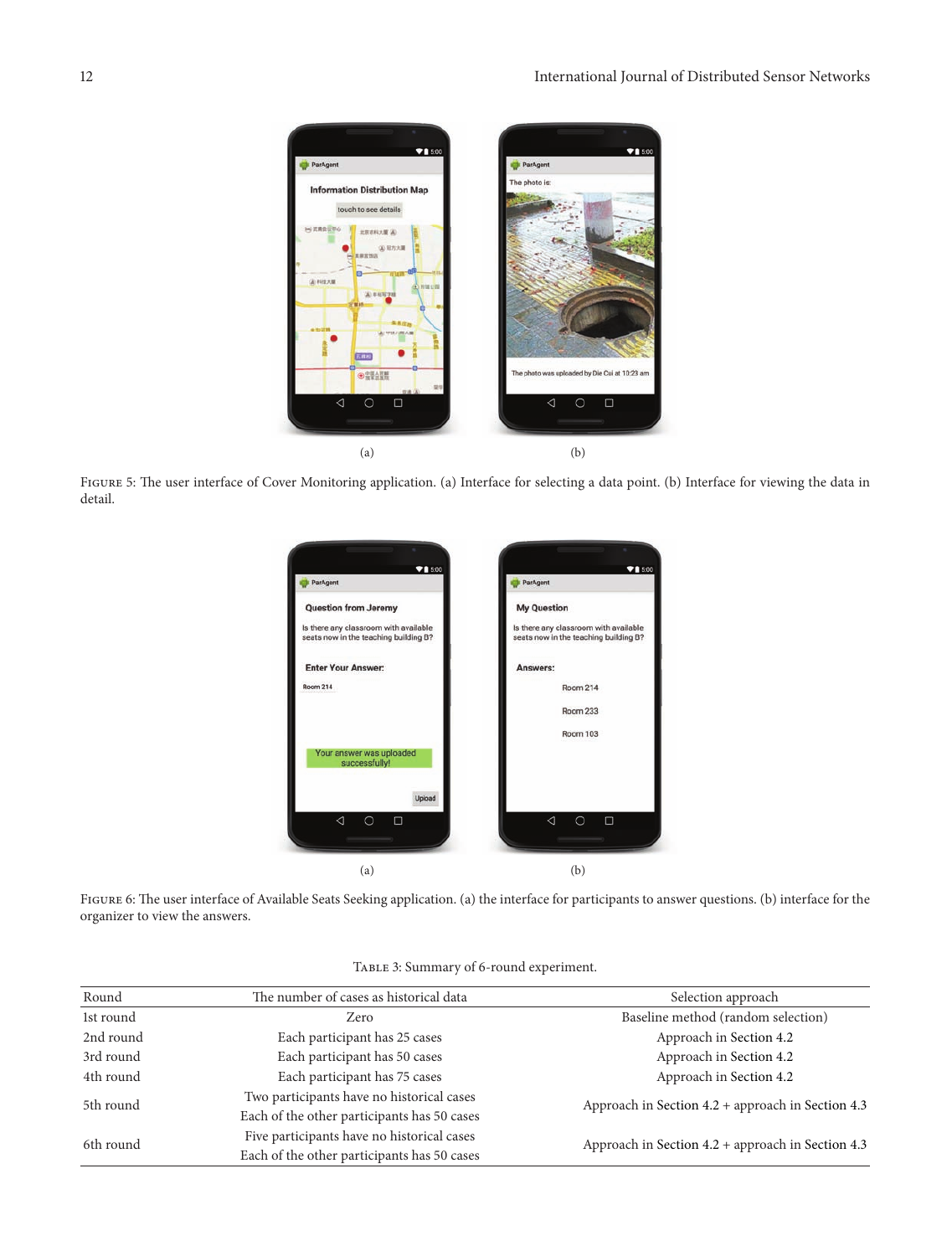

Figure 7: Development time for each volunteer.

(2) The 2nd∼6th rounds of the experiments are to test our case-based reasoning algorithm when the number of cases in the case database changes. (1) The 2nd∼4th rounds of experiments assume that each of 26 candidate participants has preacquired cases, and the diference among these three rounds is the number of cases. In these three rounds, we calculate the personalized weight based on the approach in 1st 2nd 3rd 4th 5th 6th Section 4.2. (2) The 5th∼6th rounds assume that some participants do not have preacquired cases (3 and 5 participants,  $k = 20$ <br>resp. In these two rounds, we will use our mechanism resp.). In these two rounds, we will use our mechanism  $\frac{1}{10}$  in Section 4.3 for participants without historical cases In  $\frac{0.9}{10}$ in Section 4.3 for participants without historical cases. In both the 2nd∼6th rounds, we first randomly generated 100 0.8<br>participant-side factor vectors as testing cases. Then, for each <u>§</u> 0.7 participant-side factor vectors as testing cases. Then, for each vector, we changed the second component (i.e., interest) randomly since each candidate participant's interest for the same task may be different and kept the other two components (i.e., reward and data privacy sensitivity) unchanged since they are the same among participants for a specifc task.

*5.3.3. Experimental Results.* The willingness-based selection accuracy of each round is measured by  $Accuracy(i)$  =  $T(i)/k$  (*i* = 1, 2, ..., 6), where  $T(i)$  is the number of participants in the *i*th round who will undertake the task based on the ground truth and  $k$  is the number of selected participants.

Since the number of selected participants (i.e.,  $k$ ) has impact on the selection accuracy, we conduct our 6-round experiments for 3 times by changing  $k$  from 10, 15 to 20, respectively. Hence we have completed 3∗6 = 18 20, respectively. Hence we have completed  $5 * 6 = 18$  historical cases.<br>rounds of experiments in total, whose selection accuracy is demonstrated in Figure 8. (4) The experimental result of 5th and 6th round shows

According to the observation of the results, we can draw following conclusions.

- (1) Our case-based reasoning algorithm outperforms the baseline method no matter  $k = 10, 15$  or 20, and no matter the number of cases as historical data is 25, 50, or 75. Terefore, it shows the efectiveness of our **6. Discussion and Conclusion** algorithm in diferent situations.
- 



FIGURE 8: Selection accuracy of different rounds.

- (3) Compared to the 2nd, 3rd, and 4th rounds, we can see that the selection accuracy of our algorithm is improved with the increasing of the number of
- that our mechanism in Section 4.3 is efective to solve the cold-start problem to some extent. Although the accuracy of 5th and 6th round is lower than the 3rd round, it still signifcantly outperforms the baseline method.

(2) The smaller, the bigger increase in selection accuracy This paper develops a prototype toolkit for the organizers of our algorithm compared to the baseline method. of the MCS campaigns to create applications. Comparing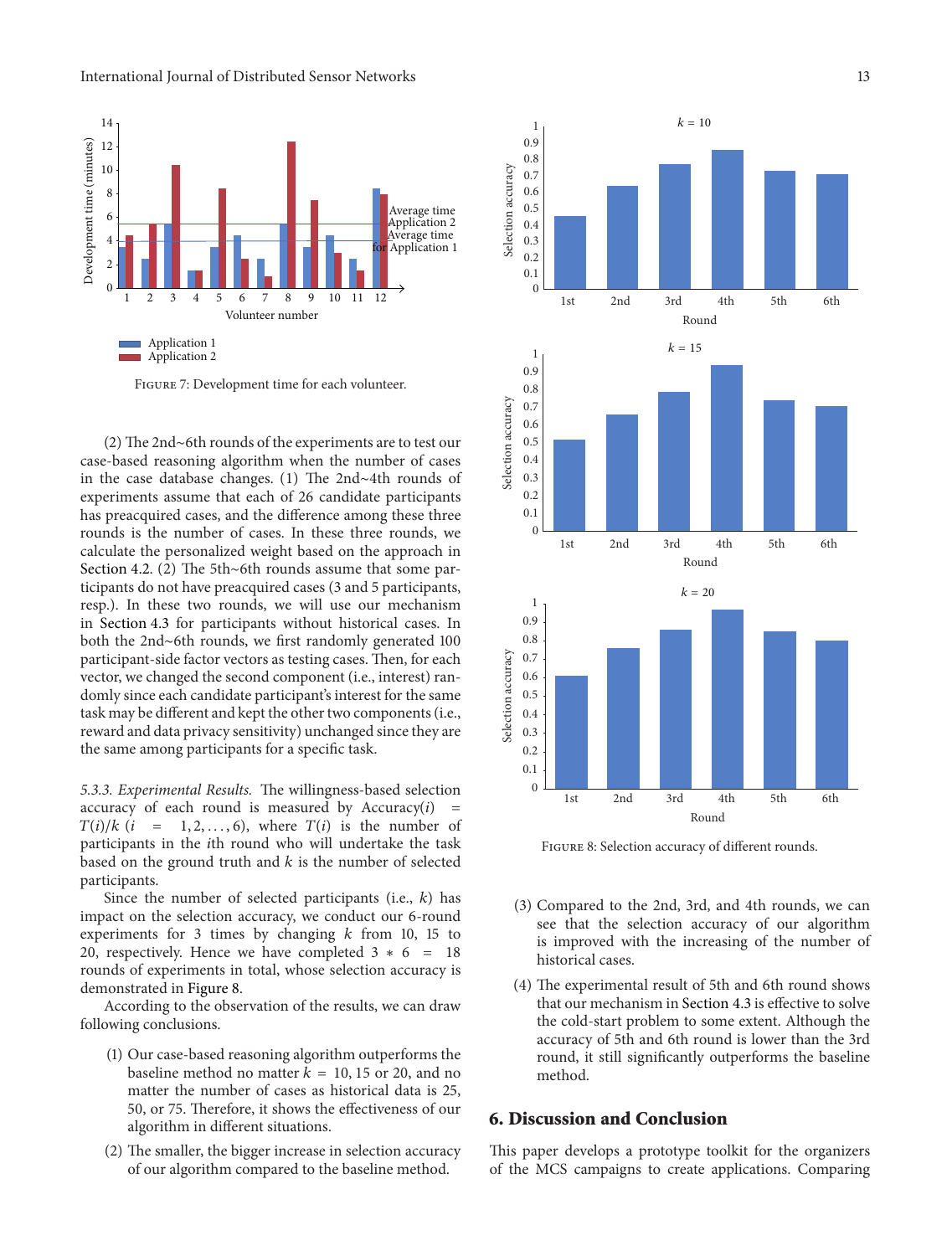with related works, it is highly confgurable and suitable for many domains. Meanwhile, it enables nonprofessionals to build MCSA by doing some simple settings, which totally eliminates the requirement of programming skills. Moreover, we proposed a case-based reasoning algorithm to select participants based on the learning of their preference. The toolkit can enable the applications to be delivered to those who are more likely to accept them. The evaluation result shows that the tool has good usability and expressiveness.

However, it still has some limitations.

First, privacy preserving, which is important for MCS, has not been well considered in the current version. In this paper, we only preserve the privacy of participants without considering others who might be involved in the MCS. For example, organizers who want to help the poor may launch a campaign to call out people to take photos or videos about the lives of the poor. However, such actions are deemed illegal due to the invasion of the privacy. In the future work, we will introduce corresponding mechanisms into the tool to avoid such problems.

Second, it cannot support the creation of applications requiring complex data processing in the phone-side before uploading the information needed. Since the tool targets at organizers rather than professional software developers, we want to make the development as simple as possible by sacrifcing some expressiveness. Besides, we believe that the development of MCSA should be accomplished both by professional sofware developers and organizers without programming experience. Professional software developers are responsible for building complex applications by other more powerful but complicated tools, while organizers create some simple ones with our toolkit.

Third, we use datasets generated by an online questionnaire, rather than real-world MCS participation history datasets, to evaluate the willingness-based participation selection algorithm. In the future, we plan to publish our prototyped toolkit onto the Android application store. If it is used by a large number of MCS participants, historical data can be accumulated with the passage of time to evaluate our participation selection mechanism.

Finally, the prototype system only provides the organizers with the capability of defning the MCS task, delivering the application, and viewing the uploading data. However, it does not include the data analysis function (e.g., statistical report and visualization), which may be very useful in some application scenarios.

#### **Conflict of Interests**

The authors declare that there is no conflict of interests regarding the publication of this paper.

#### **Acknowledgment**

This work is funded by the National High Technology Research and Development Program of China (863) under Grant no. 2013AA01A605.

#### **References**

- [1] R. K. Ganti, F. Ye, and H. Lei, "Mobile crowdsensing: current state and future challenges," *IEEE Communications Magazine*, vol. 49, no. 11, pp. 32–39, 2011.
- [2] D. Zhang, L. Wang, H. Xiong, and B. Guo, "4W1H in mobile crowd sensing," *IEEE Communications [Magazine](https://Magazine,vol.52)*, vol. 52, no. , pp. 42-48, 2014.
- [3] D. M. Aanensen, D. M. Huntley, E. J. Feil, F. Al-Own, and B. G. Spratt, "EpiCollect: linking smartphones to web applications for epidemiology, ecology and community data collection," *PLoS* ONE, vol. 4, no. 9, Article ID e6968, 2009.
- [4] Project Noah, <http://www.projectnoah.org>.
- [5] S. Kim, J. Mankoff, and E. Paulos, "Sensr: evaluating a flexible framework for authoring mobile data-collection tools for citizen science," in *Proceedings of the 2nd ACM Conference on Computer Supported Cooperative Work (CSCW '13)*, pp. 1453– 1462, ACM, February 2013.
- [6] Y. Dong, S. S. Kanhere, C. T. Chou, and N. Bulusu, "Automatic collection of fuel prices from a network of mobile cameras," in *Proceedings of the 4th IEEE International Conference on Distributed Computing in Sensor Systems (DCOSS '08)*, Santorini, Greece, June 2008.
- [7] J. Carrapetta, *Haze Watch: Design of a Wireless Sensor Board for Measuring Air Pollution*, School of Electrical and Telecommunications Engineering, University of New South Wales, Sydney, Australia, 2010.
- [8] S. Heggen, A. Adagale, and J. Payton, "Lowering the barrier for crowdsensing application development," in *Mobile Computing,* Applications, and Services, pp. 1-18, Springer International Publishing, 2014.
- [9] S. Reddy, K. Shilton, G. Denisov, C. Cenizal, D. Estrin, and M. Srivastava, "Biketastic: sensing and mapping for better biking," in *Proceedings of the 28th Annual CHI Conference on Human Factors in Computing Systems (CHI '10)*, pp. 1817-1820, April 2010.
- [10] S. Gaonkar, J. Li, R. R. Choudhury, L. Cox, and A. Schmidt, "Micro-Blog: sharing and querying content through mobile phones and social participation," in *Proceedings of the 6th International Conference on Mobile Systems, Applications, and Services* (*MobiSys* '08), pp. 174-186, 2008.
- [11] M. Ra, B. Liu, T. La Porta, and R. Govindan, "Medusa: a programming framework for crowd-sensing applications," in *Proceedings of the 10th International Conference on Mobile Systems, Applications, and Services (MobiSys '12)*, pp. 337–350, 2012.
- [12] R. K. Rana, C. T. Chou, S. S. Kanhere, N. Bulusu, and W. Hu, "Ear-phone: an end-to-end participatory urban noise mapping system," in *Proceedings of the 9th ACM/IEEE International Conference on Information Processing in Sensor Networks (IPSN '10)*, pp. 105–116, Stockholm, Sweden, April 2010.
- [13] P. Zhou, Y. Zheng, and M. Li, "How long to wait?: predicting bus arrival time with mobile phone based participatory sensing," in *Proceedings of the 10th International Conference on Mobile Systems, Applications, and Services (MobiSys '12)*, pp. 379–392, ACM, June 2012.
- [14] Y. Wang, J. Wang, and X. Zhang, "PRISM: platform for remote sensing using smartphones," in *Proceedings of the 8th Annual International Conference on Mobile Systems, Applications and Services (MobiSys '10)*, pp. 770–777, May 2013.